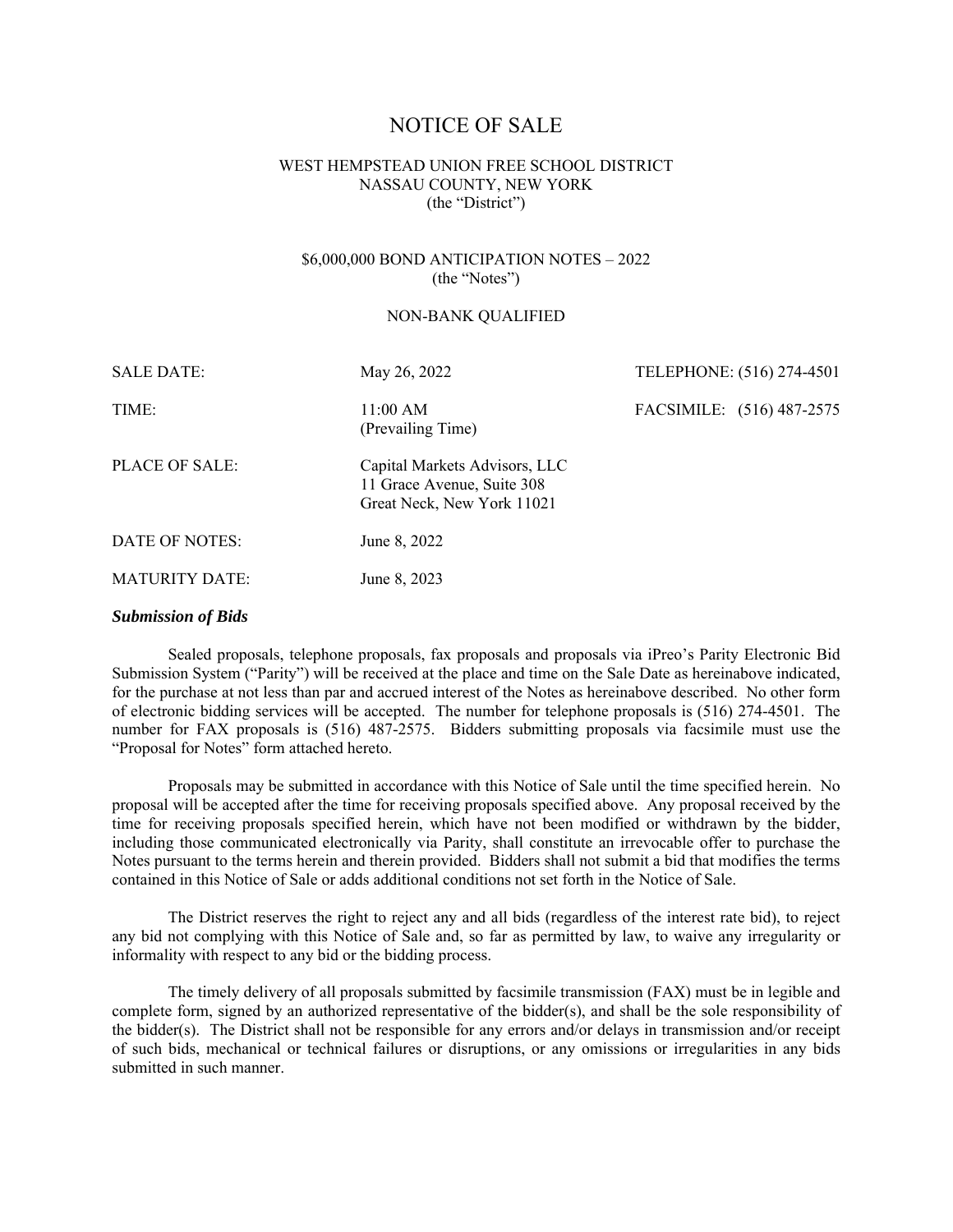Bids may be for all or a portion of the Notes (\$1,000,000 minimum bid) and must state in a multiple of one-hundredth or one-eighth of 1% a rate or rates of interest per annum which such Notes shall bear. Interest will be calculated on the basis of a 30-day month and 360-day year. The Notes will not be subject to prior redemption.

# *Bidding using Parity*

Prospective bidders wishing to submit an electronic bid via Parity must be contracted customers of Parity. Prospective bidders who do not have a contract with Parity must call (212) 849-5021 to become a customer. By submitting an electronic bid for the Notes, a bidder represents and warrants to the District that such bidder's bid for the purchase of the Notes is submitted for and on behalf of such prospective bidder by an officer or agent who is duly authorized to bind the bidder to a legal, valid and enforceable contract for the purchase of the Notes.

Each prospective bidder who wishes to submit an electronic bid shall be solely responsible to register to bid via Parity. Each qualified prospective bidder shall be solely responsible to make necessary arrangements to access Parity for purposes of submitting its bid in a timely manner and in compliance with the requirements of this Notice of Sale. Neither the District nor Parity shall have any duty or obligation to undertake such registration to bid for any prospective bidder or to provide or assure such access to any qualified prospective bidder, and neither the District nor Parity shall be responsible for a bidder's failure to register to bid or for proper operation of, or have any liability for any delays or interruptions of, or any damages caused by Parity. The District is using Parity as a communications mechanism, and not as the District's agent, to conduct the electronic bidding for the District's Notes. The District is not bound by any advice or determination of Parity as to whether any bid complies with the terms of this Notice of Sale. All costs and expenses incurred by prospective bidders in connection with their registration and submission of bids via Parity are the sole responsibility of the bidders, and the District is not responsible, directly or indirectly, for any such costs or expenses. If a prospective bidder encounters any difficulty in registering to bid, or submitting or modifying a bid for the Notes, it should telephone Parity and notify the District's Municipal Advisor, Capital Markets Advisors, LLC at (516) 274-4501 (provided that the District shall have no obligation to take any action whatsoever upon receipt of such notice).

If any provisions of this Notice of Sale shall conflict with information provided by Parity, as approved provider of electronic bidding services, this Notice of Sale shall control. Further information about Parity, including any fee charged, may be obtained from Parity at (212) 849-5021. The time maintained by Parity shall constitute the official time with respect to all bids submitted.

## *Payment and Security for the Notes*

Said Notes are general obligations of the District and the faith and credit of such District are pledged for payment of the principal of and interest on such Notes. All the taxable real property in said District will be subject to the levy of ad valorem taxes, without limitation as to rate or amount, sufficient to pay the principal of and interest on the Notes. The State Constitution requires the District to pledge its faith and credit for the payment of the principal of the Notes and the interest thereon and to make annual appropriations for the amounts required for the payment of such interest and the redemption of the Notes.

Upon default in the payment of principal of or interest on the Notes or certain other obligations of the District, the State Comptroller is required, under the conditions and to the extent prescribed by Section 99-b of the State Finance Law, to withhold state aid and assistance to the District and apply the amount thereof so withheld to the payment of defaulted principal and interest with respect to said Notes and said other obligations.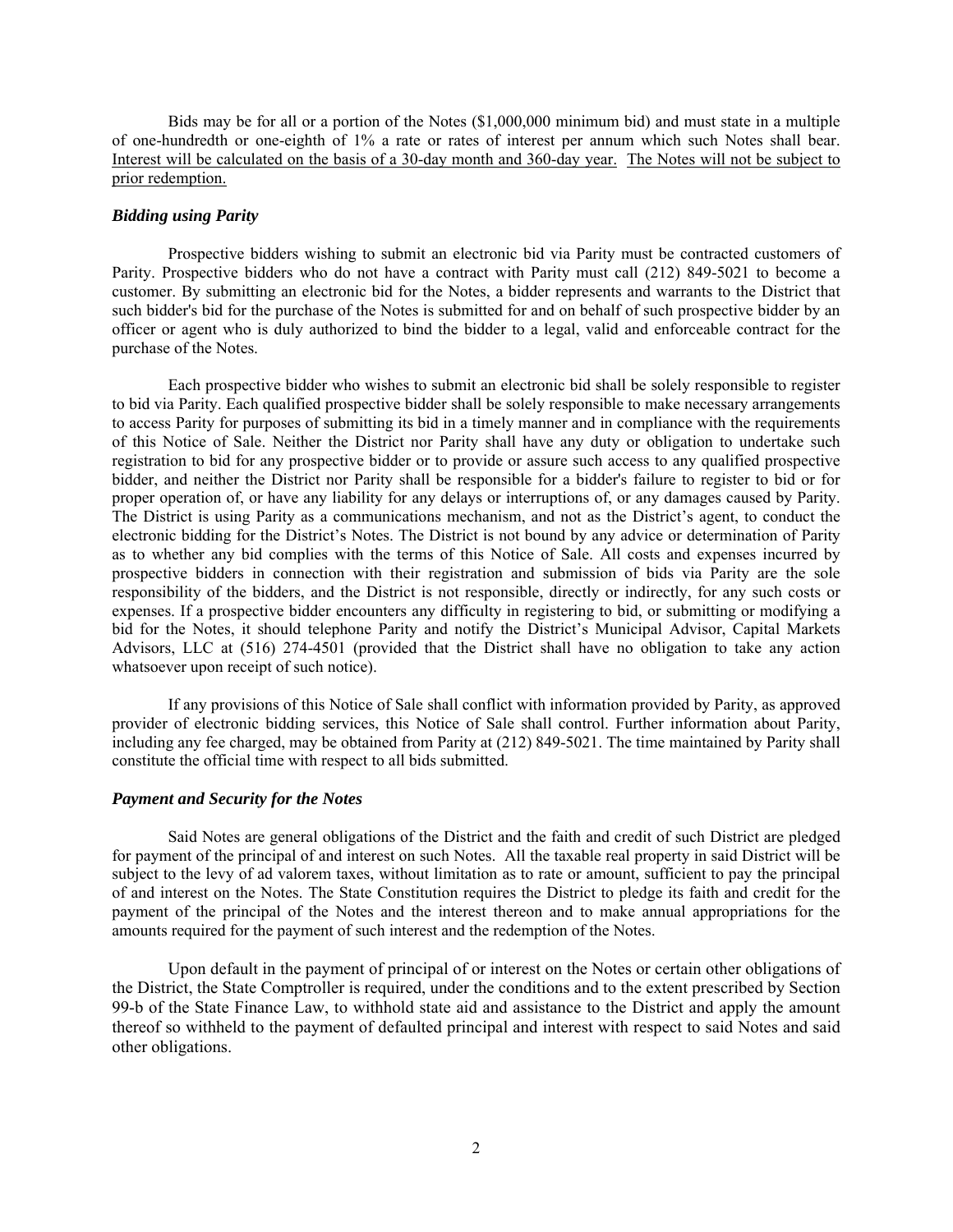#### *Authority For and Purpose of the Issue*

The Notes are issued pursuant to the Constitution, the laws of the State, including, among others, the Local Finance Law and the Education Law, and a bond resolution duly adopted by the Board of Education on March 29, 2016, following approval of the Bond Proposition by a majority of the qualified voters of the District voting at a Special District Meeting duly called and held on March 15, 2016. Said bond resolution authorized the issuance of \$35,570,029 serial bonds to pay the cost of constructing various improvements and alterations to various District buildings and sites (the "Project"). The District currently has outstanding \$5,500,000 bond anticipation notes maturing on June 10, 2022. A \$5,500,000 portion of the proceeds of the Notes will be used to redeem said outstanding notes. The \$500,000 balance of the proceeds of the Notes will be used to provide original financing for the Project.

## *Award of Notes*

The Notes will be awarded and sold to the bidder(s) complying with the terms of sale and offering to purchase the Notes at the lowest net interest cost, and if two or more such bidders offer the same lowest net interest cost, then to one of said bidders offering to purchase the largest par amount of the Notes and if all of said bidders offer the same net interest cost and offer to purchase the same par amount, then to the one of said bidders selected by the Sale Officer by lot from among all said bidders.

The right is reserved by the District to award to any bidder all or any part of the Notes which such bidder offers to purchase and, in the event of a partial award, the premium, if any, specified by such bidder will be pro-rated.

Award of the Notes is expected to be made promptly after opening of the bids, but the successful bidder(s) may not withdraw his/her proposal until after 3:00 o'clock P.M. (Prevailing Time) on the day of such bid opening and then only if such award has not been made prior to the withdrawal. The Notes will be delivered and shall be paid for on or about the Date of Notes at such place and on such business day and at such hour, as the Sale Officer and successful bidder(s) shall mutually agree.

#### *Form of the Notes*

The Notes will be issued in registered form and, at the option of the purchaser, the Notes will be (i) registered in the name of the successful bidder(s) or (ii) registered book-entry form registered to Cede  $\&$ Co., as the partnership nominee for The Depository Trust Company, New York, New York ("DTC") as bookentry notes.

If the Notes are registered in the name of the successful bidder(s), a single note certificate will be issued for those Notes bearing the same rate of interest in the aggregate principal amount awarded to the respective successful bidder at such interest rate. Principal of and interest on such Notes will be payable in Federal Funds by the District, at such bank or trust company located and authorized to do business in the State of New York as selected by the successful bidder(s).

If the Notes are issued in book-entry form, such notes will be delivered to DTC, which will act as securities depository for the Notes. Beneficial owners will not receive certificates representing their interest in the Notes. Individual purchases may be made in denominations of \$5,000 or integral multiples thereof. A single note certificate will be issued for those Notes bearing the same rate of interest and CUSIP number in the aggregate principal amount awarded to such purchaser(s) at such interest rate. Principal of and interest on said Notes will be paid in Federal Funds by the District to Cede & Co., as nominee for DTC, which will in turn remit such principal and interest to its participants for subsequent distribution to the beneficial owners of the Notes as described herein.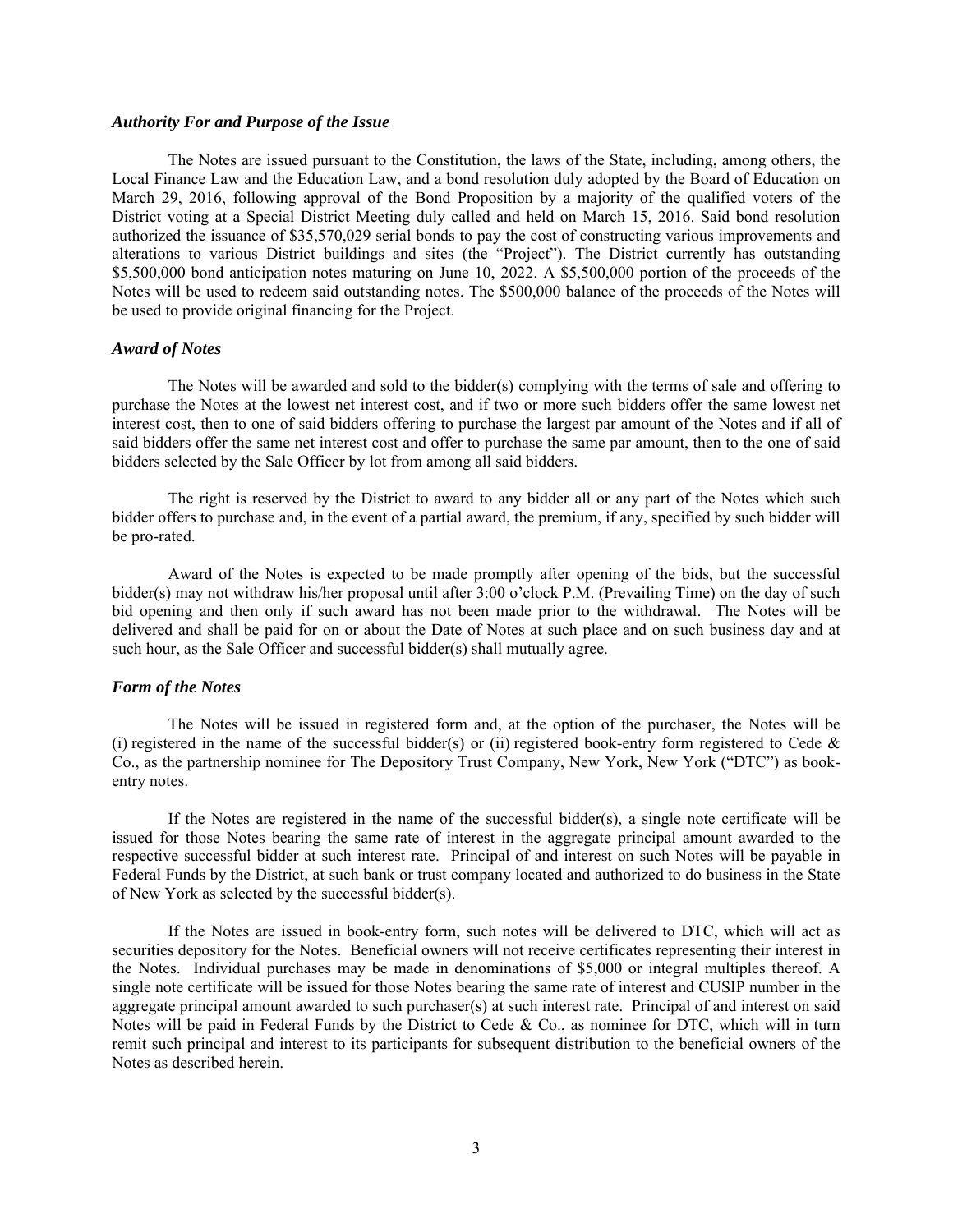Transfer of principal and interest payments to beneficial owners by participants of DTC will be the responsibility of such participants and other nominees of beneficial owners. The District will not be responsible or liable for payments by DTC to its participants or by DTC participants to beneficial owners or for maintaining, supervising or reviewing the records maintained by DTC, its participants or persons acting through such participants.

CUSIP identification numbers will be printed on the book-entry Notes if Bond Counsel is provided with such numbers by the close of business on the Sale Date of the Notes, but neither the failure to print such number on any Note nor any error with respect thereto shall constitute cause for a failure or refusal by the purchaser thereof to accept delivery and pay for the Notes in accordance with the terms hereof. All expenses in relation to the printing of CUSIP numbers on the Notes shall be paid for by the District; provided, however, that the CUSIP Service Bureau charge for the assignment of said numbers shall be the responsibility of and shall be paid for by the purchaser. DTC is an automated depository for securities and a clearinghouse for securities transactions, and will be responsible for establishing and maintaining a book-entry-only system for recording the ownership interests of its participants, which include certain banks, trust companies and securities dealers, and the transfer of the interests among its participants. The DTC participants will be responsible for establishing and maintaining records with respect to the Notes. Individual purchases of beneficial ownership interests in the Notes may be made only through book entries made on the books and records of DTC (or a successor depository) and its participants.

## *Delivery of the Notes*

Said Notes will be delivered on or about the Date of the Notes, referred to herein, at no cost to the purchaser, in New York, New York or otherwise as may be agreed with the purchaser; however, if the Notes are issued in book-entry only form, said Notes will be delivered to DTC, Jersey City, New Jersey. The purchase price of said Notes shall be paid in FEDERAL FUNDS or other funds available for immediate credit on said delivery date.

## *Legal Opinion*

The proposed form of the approving legal opinion of Bond Counsel is set forth in Appendix C to the Preliminary Official Statement dated May 19, 2022 (the "Preliminary Official Statement"), circulated in connection with the sale of the Notes, which shall be supplemented by the final official statement to be dated May 26, 2022 (the "Official Statement"), and will be furnished to the purchaser upon delivery of the Notes.

#### *Tax Exemption*

In the opinion of Hawkins Delafield & Wood LLP, Bond Counsel, interest on the Notes is (i) excluded from gross income for federal income tax purposes pursuant to Section 103 of the Internal Revenue Code of 1986, as amended (the "Code") and (ii) exempt from personal income taxes of New York State and its political subdivisions, including The City of New York, all as described in more detail in "TAX MATTERS" in the Preliminary Official Statement. Upon delivery of the Notes, Bond Counsel will deliver an opinion regarding the tax-exempt status of the Notes substantially in the form of the approving legal opinion of Bond Counsel set forth in Appendix C of the Preliminary Official Statement.

 The successful bidder(s) may at its option refuse to accept the Notes if the opinion of Bond Counsel is not delivered or if any income tax law of the United States of America is hereafter enacted which shall provide that the interest thereon is taxable, or shall be taxable at a future date, for federal income tax purposes, and in such case said successful bidder(s) will be relieved of its contractual obligations arising from the acceptance of its proposal.

The District will not designate the Notes as "qualified tax-exempt obligations" pursuant to the provisions of Section 265 of the Code.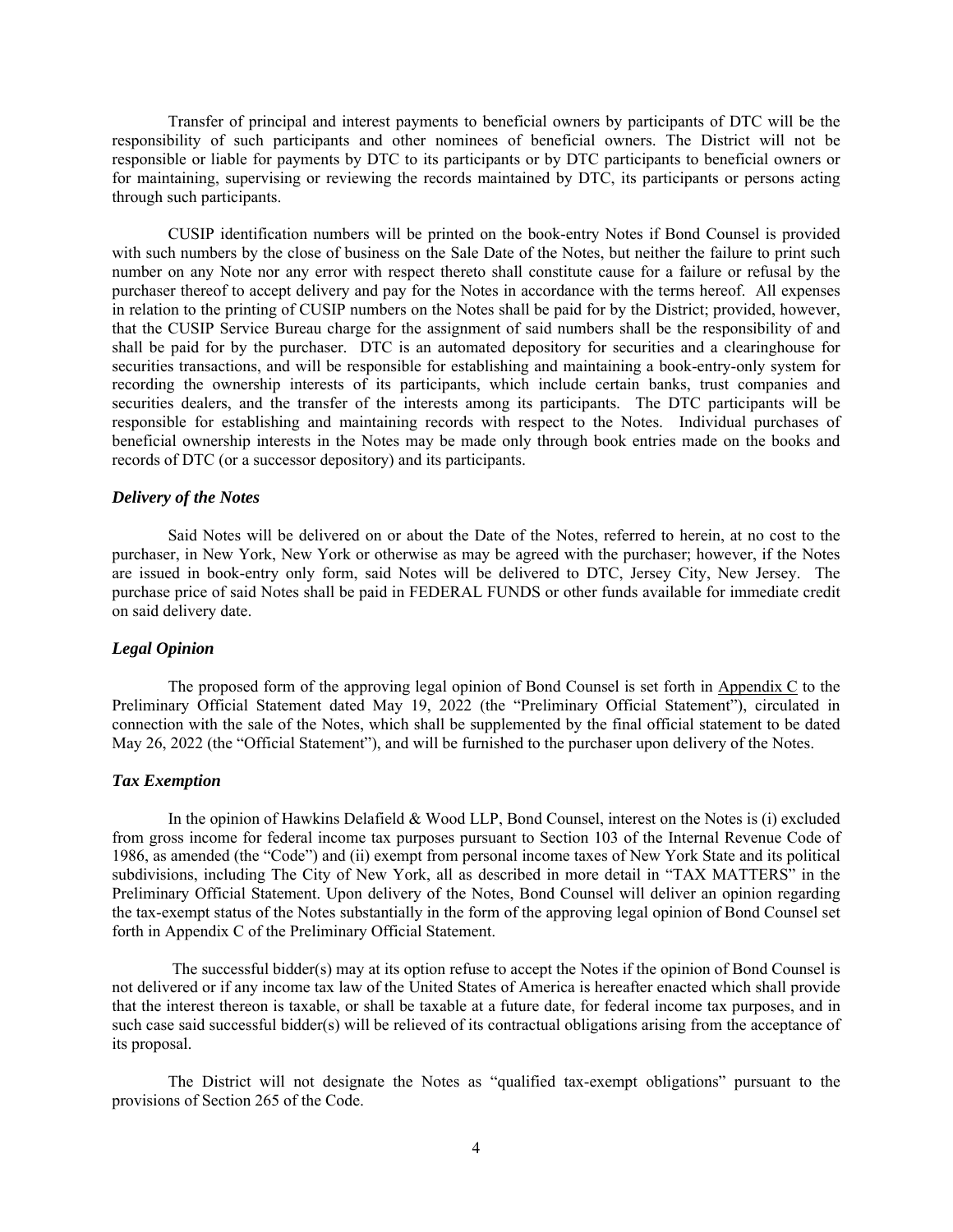## *Obligation of Winning Bidder(s) to Deliver an Issue Price Certificate at Closing*

By submitting a bid, each bidder is certifying that its bid is a firm offer to purchase the Notes, is a good faith offer which the bidder believes reflects current market conditions, and is not a "courtesy bid" being submitted for the purpose of assisting in meeting the competitive sale requirements relating to the establishment of the "issue price" of the Notes pursuant to Section 148 of the Code, including the requirement that bids be received from at least three (3) underwriters of municipal bonds who have established industry reputations for underwriting new issuances of municipal bonds (the "Competitive Sale Requirements"). The Municipal Advisor will advise the winning bidder(s) if the Competitive Sale Requirements were met at the same time it notifies the winning bidder(s) of the award of the Notes. **Bids will not be subject to cancellation in the event that the Competitive Sale Requirements are not satisfied.**

The winning bidder(s) shall, within one (1) hour after being notified of the award of the Notes, advise the Municipal Advisor by electronic or facsimile transmission of the reasonably expected initial public offering price or yield of each maturity of the Notes (the "Initial Reoffering Prices") as of the date of the award.

By submitting a bid, the winning bidder(s) agrees (unless the winning bidder is purchasing the Notes for its own account and not with a view to distribution or resale to the public) that if the Competitive Sale Requirements are not met, it will elect and satisfy either option (1) or option (2) described below. *Such election must be made on the bid form submitted by each bidder.*

(1) **Hold the Price**. The winning bidder(s):

(a) will make a bona fide offering to the public of all of the Notes at the Initial Reoffering Prices and provide Bond Counsel with reasonable supporting documentation, such as a copy of the pricing wire or equivalent communication, the form of which is acceptable to Bond Counsel,

(b) will neither offer nor sell to any person any Notes within a maturity at a price that is higher, or a yield that is lower, than the Initial Reoffering Price of such maturity until the earlier of (i) the date on which the winning bidder has sold to the public at least 10 percent of the Notes of such maturity at a price that is no higher, or a yield that is no lower, than the Initial Reoffering Price of such maturity or (ii) the close of business on the 5th business day after the date of the award of the Notes, and

(c) has or will include within any agreement among underwriters, any selling group agreement and each retail distribution agreement (to which the winning bidder is a party) relating to the initial sale of the Notes to the public, together with the related pricing wires, language obligating each underwriter to comply with the limitations on the sale of the Notes as set forth above.

# (2) **Follow the Price**. The winning bidder(s):

(a) will make a bona fide offering to the public of all of the Notes at the Initial Reoffering Prices and provide the Issuer with reasonable supporting documentation, such as a copy of the pricing wire or equivalent communication, the form of which is acceptable to Bond Counsel,

(b) will report to the Issuer information regarding the first price that at least 10 percent of the Notes within each maturity of the Notes have been sold to the public,

(c) will provide the Issuer with reasonable supporting documentation or certifications of such sale prices the form of which is acceptable to Bond Counsel. This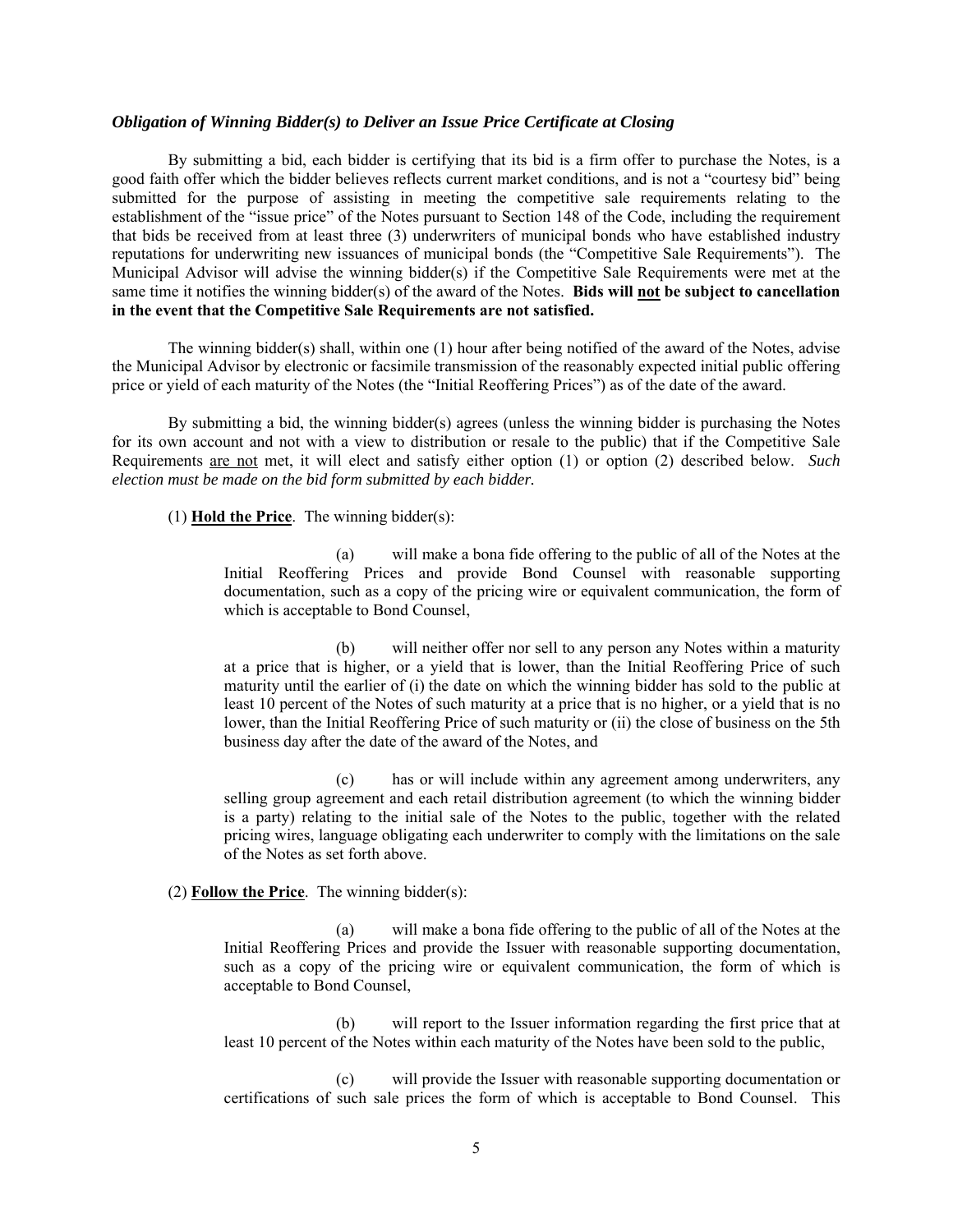reporting requirement, which may extend beyond the closing date of the Notes, will continue until such date that the requirement set forth in paragraph (b) above for each maturity of the Notes is satisfied, and

(d) has or will include within any agreement among underwriters, any selling group agreement and each retail distribution agreement (to which the winning bidder is a party) relating to the initial sale of the Notes to the public, together with the related pricing wires, language obligating each underwriter to comply with the reporting requirement described above.

For purposes of the "hold the price" or "follow the price" requirement, a "maturity" refers to Notes that have the same interest rate, credit and payment terms.

Regardless of whether or not the Competitive Sale Requirements were met, the winning bidder shall submit to the Issuer a certificate (the "Reoffering Price Certificate"), satisfactory to Bond Counsel, prior to the delivery of the Notes stating the applicable facts as described above. The form of Reoffering Price Certificate is available by contacting Bond Counsel or the Municipal Advisor.

If the winning bidder has purchased the Notes for its own account and not with a view to distribution or resale to the public, then, whether or not the Competitive Sale Requirements were met, the Reoffering Price Certificate will recite such facts and identify the price or prices at which the purchase of the Notes was made.

For purposes of this Notice, the "public" does not include the winning bidder or any person that agrees pursuant to a written contract with the winning bidder to participate in the initial sale of the Notes to the public (such as a retail distribution agreement between a national lead underwriter and a regional firm under which the regional firm participates in the initial sale of the Notes to the public). In making the representations described above, the winning bidder must reflect the effect on the offering prices of any "derivative products" (e.g., a tender option) used by the bidder in connection with the initial sale of any of the Notes.

# *Official Statement, Undertaking to Provide Notices of Events and Compliance History*

The District will provide a reasonable number of Official Statements to each successful bidder within seven (7) business days following receipt of a written request therefor made to the District and its Municipal Advisor. Such request may specify the applicable (a) offering price, (b) selling compensation, (c) rating, (d) credit enhancement and (e) identity and complete name of such bidder and any participating underwriters, and if so, the Preliminary Official Statement will be modified or supplemented by the information so specified. Neither the District nor its Municipal Advisor shall be liable in any manner for any delay, inaccuracy, or omission on the part of any successful bidder with respect to such request, nor shall the District's failure, as a result thereof, to provide the Official Statement within the above time period, constitute cause for a failure or refusal by such bidder to accept delivery of and pay for the Notes in accordance with the terms hereof.

The Preliminary Official Statement is in a form "deemed final" by the District for purposes of Securities and Exchange Commission Rule 15c2-12 ("Rule 15c2-12"), but may be modified or supplemented as noted above. In order to assist bidders in complying with Rule 15c2-12 and as part of the District's contractual obligation arising from its acceptance of the proposal of the successful bidder(s), at the time of the delivery of the Notes the District will provide an executed copy of its "Undertaking to Provide Notices of Events" (the "Undertaking"). *The form of said Undertaking is set forth in Appendix D to the Preliminary Official Statement.*

Except as otherwise set forth in the Preliminary Official Statement (see the caption entitled "DISCLOSURE UNDERTAKING"), the District is in compliance in all material respects with all previous undertakings made pursuant to Rule 15c2-12 during each of the past five years.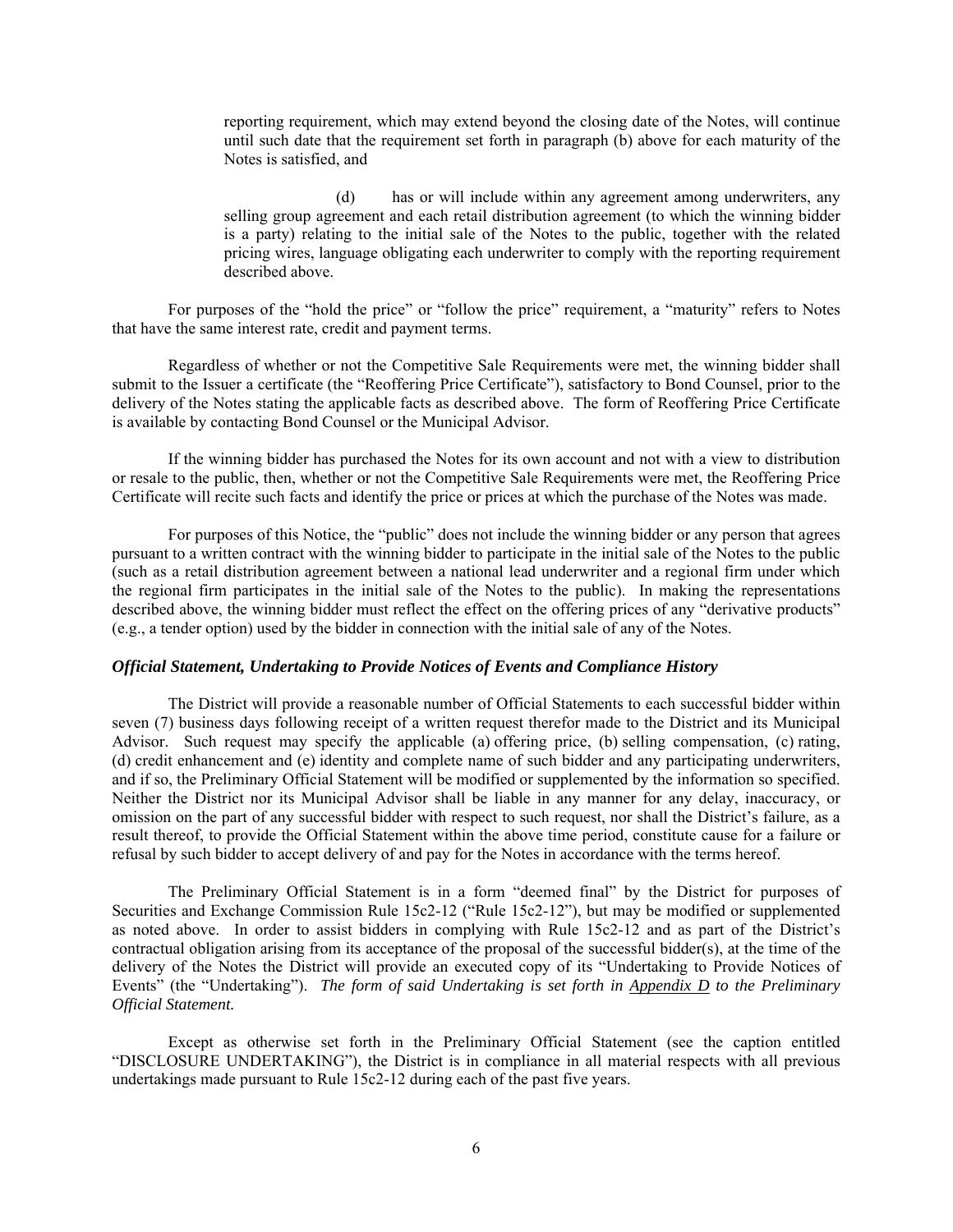# *Documents Accompanying the Delivery of the Notes*

The obligation hereunder to deliver or accept the Notes pursuant hereto shall be conditioned on the delivery to the successful bidder at the time of delivery of the Notes of: (i) the opinion of Bond Counsel; (ii) a certificate of the School Attorney, dated the date of delivery of the Notes, to the effect that there is no controversy or litigation of any nature pending or threatened to restrain or enjoin the issuance, sale, execution or delivery of the Notes, or in any way contesting or affecting the validity of the Notes or any of the proceedings taken with respect to the issuance and sale thereof or the application of moneys to the payment of the Notes, and further stating that there is no controversy or litigation of any nature now pending or threatened by or against the District wherein an adverse judgment or ruling could have a material adverse impact on the financial condition of the District or adversely affect the power of the District to levy, collect and enforce the collection of taxes or other revenues for the payment of its Notes, which has not been disclosed in the Official Statement; (iii) a certificate of the President of the Board of Education to the effect that as of the date of the Official Statement and at all times subsequent thereto, up to and including the time of the delivery of the Notes, the Official Statement did not and does not contain any untrue statement of a material fact or omit to state a material fact necessary to make the statements herein, in the light of the circumstances under which they were made, not misleading, and further stating that there has been no adverse material change in the financial condition of the District since the date of the Official Statement to the date of issuance of the Notes (and having attached thereto a copy of the Official Statement); (iv) a certificate signed by the President of the Board of Education evidencing payment for the Notes; (v) a signature certificate evidencing the due execution of the Notes, including statements that (a) no litigation of any nature is pending or, to the knowledge of the signers, threatened, restraining or enjoining the issuance and delivery of the Notes or the levy and collection of taxes to pay the principal of and interest thereon, nor in any manner questioning the proceedings and authority under which the Notes were authorized or affecting the validity of the Notes thereunder, (b) neither the corporate existence or boundaries of the District nor the title of the signers to their respective offices is being contested, and (c) no authority or proceedings for the issuance of the Notes have been repealed, revoked or rescinded, and (vi) a Tax Certificate executed by the President of the Board of Education, as described under "TAX MATTERS" in the Preliminary Official Statement.

# *Contact Information*

The District's contact information is as follows: Mr. Joel Press, Assistant Superintendent of Business and Operations, telephone number (516) 390–3103; email: jpress@whufsd.com.

Copies of this Notice of Sale and the Preliminary Official Statement prepared in connection with the sale of the Notes may be obtained upon request from the offices of Capital Markets Advisors, telephone number (516) 274-4501 or by visiting www.capmark.org.

WEST HEMPSTEAD UNION FREE SCHOOL DISTRICT

 By: /s/ Karen Brohm President of the Board of Education

Dated: May 19, 2022